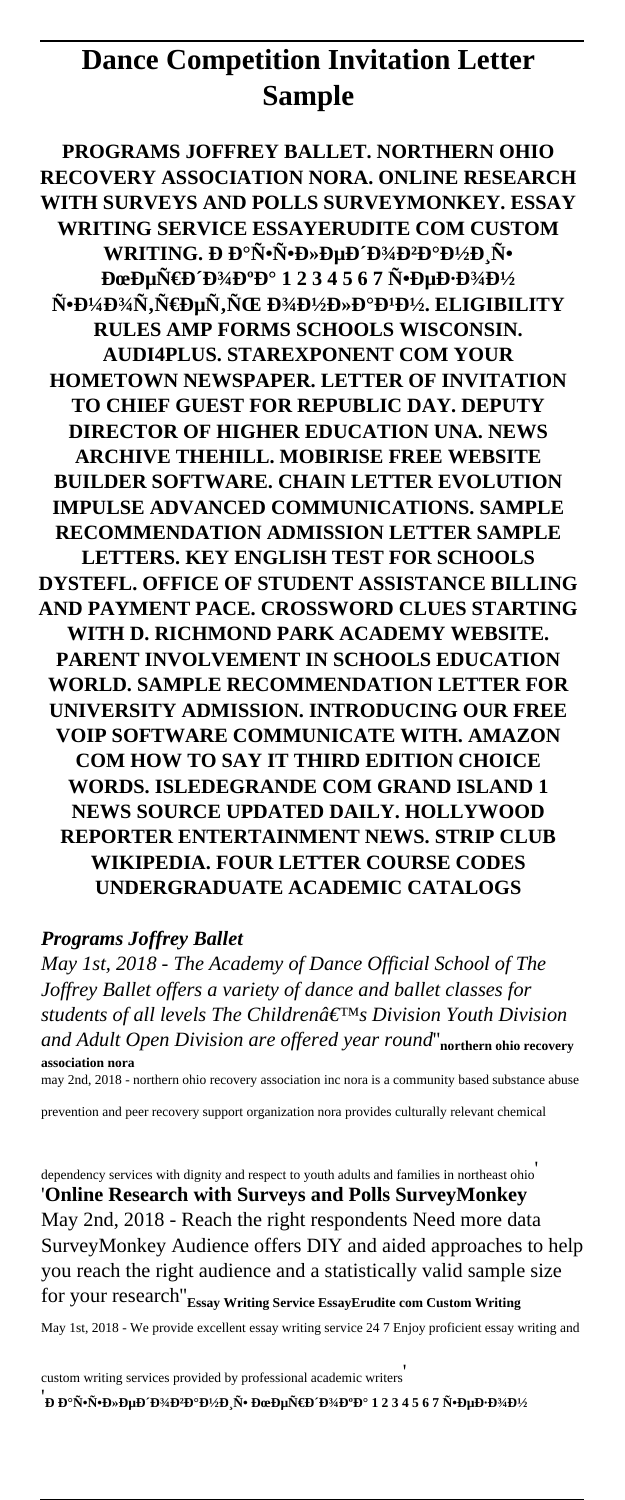#### Ñ•моÑ,реÑ,ÑŒ оÐ1⁄zлаÐ<sup>1</sup>Ð1⁄2  $\text{April 29th, 2018 - D} \cdot \text{D} \cdot \text{D} \cdot \text{A} \cdot \text{D}_i \cdot \text{D} \cdot \text{A} \cdot \text{D} \cdot \text{D} \cdot \text{D} \cdot \text{A} \cdot \text{B} \cdot \text{D} \cdot \text{A} \cdot \text{B} \cdot \text{A} \cdot \text{B} \cdot \text{A} \cdot \text{B} \cdot \text{B} \cdot \text{A} \cdot \text{B} \cdot \text{B} \cdot \text{A} \cdot \text{B} \cdot \text{B} \cdot \text{A} \cdot \text{B} \cdot \text{B} \cdot \text{B$

иѕторию одного дейѕтвительно

 $\mathrm{D}^3\mathrm{D}\mu\mathrm{D}\text{/}\mathrm{D}\cdot\mathrm{D}^\mathrm{o}\mathrm{D}\nu\mathrm{N}\times\mathrm{D}\text{/}\mathrm{D}^{\mathrm{s}}\mathrm{D}\text{/}\mathrm{D}^{\mathrm{s}}\mathrm{D}\text{/}\mathrm{N}\cdot\mathrm{N}\cdot\mathrm{N}\nu\mathrm{N}\cdot\mathrm{N}\cdot\mathrm{D}\cdot\mathrm{D}^\mathrm{o}\mathrm{D}^\mathrm{o}\mathrm{D}^\mathrm{o}\mathrm{D}^\mathrm{s}\mathrm{M}\cdot\mathrm{N}\cdot\mathrm{D}^{\mathrm{s}}\mathrm{N}\cdot\mathrm{N}\cdot\mathrm{D}^\mathrm{s}\mathrm{D}\cdot\mathrm{N}\cdot\mathrm{D}^\mathrm{s}\mathrm{$ 

раѕѕÐ»ÐµÐ^оЪаниÑ•Ñ Ð¸Ñ•Đ¿Ð¾Ð»ÑŒÐ∙оЪал Ñ•Đ°Ð¼Ñ‹Ðµ

 $-1$ θ<sup>1</sup>/<sub>2</sub>D<sup>3</sup>/<sub>4</sub>D<sup>2</sup>Ñ · Đμ Đ<sub>3</sub> Ñ • Đ<sup>0</sup>Đ<sup>1</sup>/4Ñ · Đμ Đ<sup>1</sup>/2ĐμD<sup>3</sup>/aбÑ · чĐ<sup>0</sup>Đ<sup>1</sup>Đ<sup>1</sup>/2Ñ · Đμ

 $\tilde{N}$ <sup>+</sup> $D_{\tilde{G}}D$ <sup>3</sup> $\tilde{A}N$ <sup>-</sup> $D_{\tilde{G}}D_{\tilde{G}}N$ <sup>-</sup>'eligibility rules amp forms schools wisconsin may 2nd, 2018 - login in to complete the online form approved programs wiaa rules allow for one year of eligibility for foreign students participating in exchange programs eligibility is not automatic however and schools must fill out a request for foreign student eligibility'

### '**Audi4Plus**

May 2nd, 2018 - Povoljne cijene servisnih paketa za va $\AA$ ; Audi stariji od 4 godine u ovla $\ddot{A}$ <sub>i</sub>tenim Audi servisima'

'**starexponent com Your Hometown Newspaper**

May 1st, 2018 - Strings of lights floral arches and a photo backdrop of the Eiffel Tower turned the

gymnasium at Culpeper Christian School into "April in Paris― for the annual Senior Prom on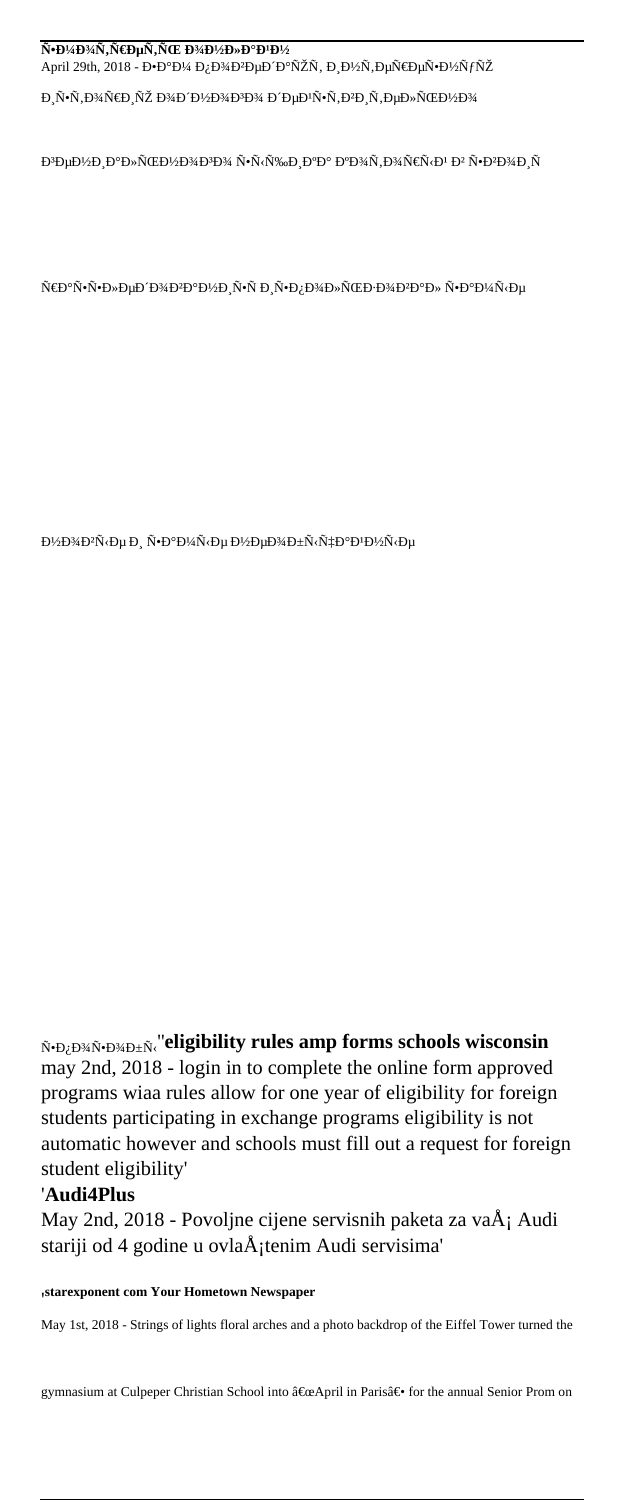#### ''**LETTER OF INVITATION TO CHIEF GUEST FOR REPUBLIC DAY** APRIL 28TH, 2018 - HERE IS A SAMPLE LETTER YOU MIGHT FIND USEFUL FOR YOU

DEAR SIR MADAM GREETINGS IT IS AN HONOR TO HAVE YOUR DISTINGUISHED

#### $\beta$ resencie as a chief guest on our incoming convocation  $\mathrm{``Deputy}$ **Director Of Higher Education UNA**

April 29th, 2018 - 28 Apr 2018 Regarding Taking Preventive Steps For Keeping The School Students Safe During The Journey To School And Back From School To Home'

#### '**news archive thehill**

**march 10th, 2018 - the hill is a top us political website read by the white house and more lawmakers than any other site vital for policy politics and election campaigns**''*Mobirise Free Website Builder Software*

*April 29th, 2018 - What Is Mobirise Mobirise Is A Free Offline App For Window And Mac To Easily Create Small Medium Websites Landing Pages Online Resumes And Portfolios Promo Sites For Apps Events Services And Products*'

#### '**Chain Letter Evolution Impulse Advanced Communications**

May 2nd, 2018 - evolution The essay Chain Letter Evolution THIS FILE bibliography Annotated Bibliography on paper chain letters amp pyramid schemes glossary Definitions of terms used for paper chain letters'

'**Sample Recommendation Admission Letter Sample Letters May 1st, 2018 - Sample Recommendation Admission Letter and Template Download Sample Recommendation Admission Letter in Word Format Sample Letters**'

#### '**KEY ENGLISH TEST for Schools DysTEFL**

May 2nd, 2018 - KEY ENGLISH TEST for Schools PAPER 1 Reading and Writing Sample Paper

Time 1 hour 10 minutes INSTRUCTIONS TO CANDIDATES Do not open this question paper

until you are told to do so'

#### '**Office Of Student Assistance Billing And Payment PACE**

May 2nd, 2018 - Please See The Announcements Page For Important Upcoming Semester Billing

Information All Registration And Payment Dates Are Listed On The Registration Information

Page'

#### '**Crossword Clues Starting With D**

May 2nd, 2018 - All crossword clues in our system starting with the letter D'

#### '**Richmond Park Academy Website**

May 1st, 2018 - This Is The Website Of Richmond Park Academy A Secondary School In East